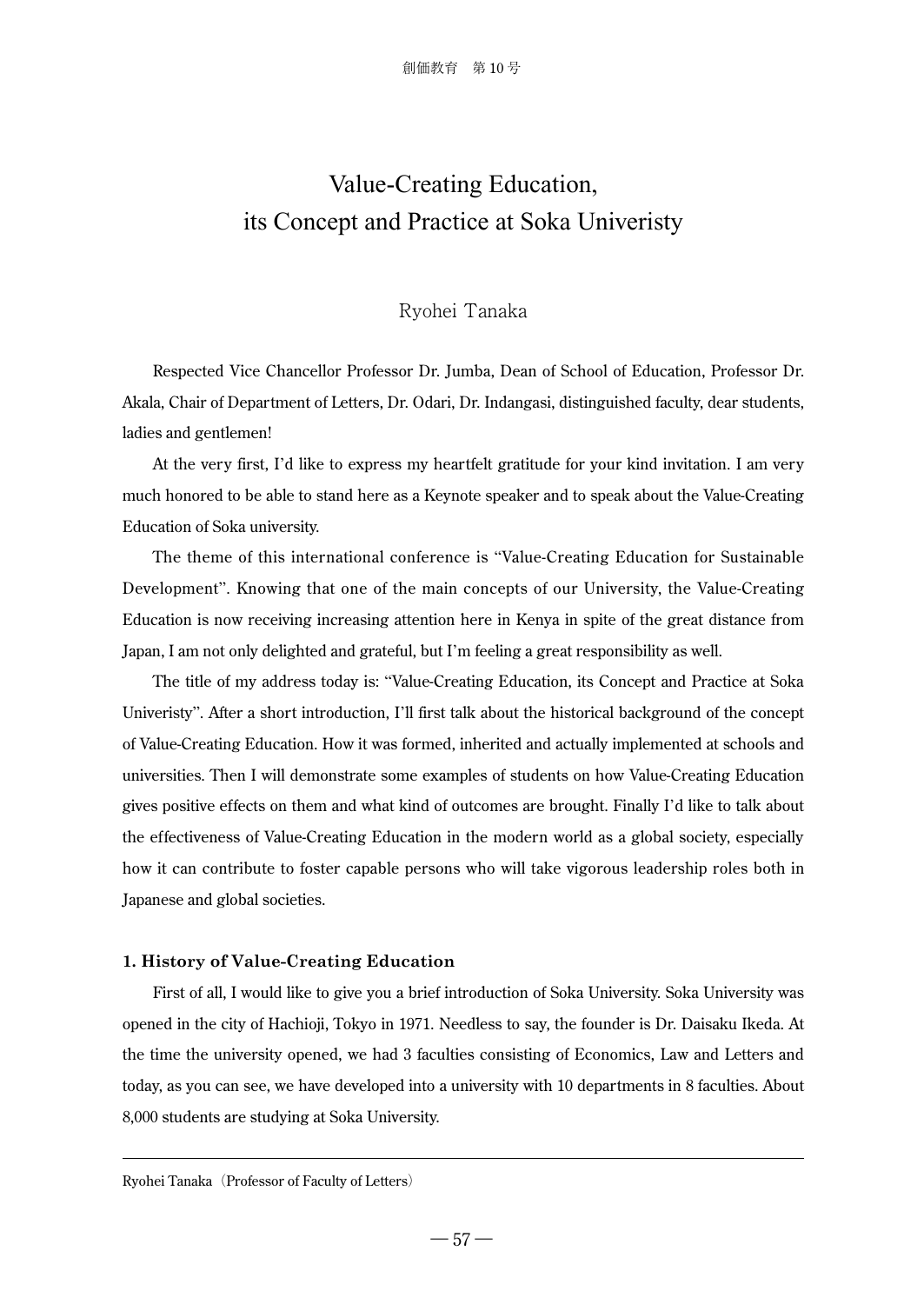The word "Soka" means "value creation." That is also the goal of education at our university. In other words, you could say that Soka University is a place where Value-Creating Education is practiced.

Next, I would like to tell you how "Soka Education" was developed, and how it has been put into practice by the founder.

The original advocate of "Soka Education" was Mr. Tsunesaburo Makiguchi. Mr. Makiguchi was an educator born in 1871. He taught at elementary schools and eventually became principal of elementary schools. Through his experiences as a teacher, Mr. Makiguchi contemplated what real education should be like. He avidly studied pedagogy, sociology and philosophy from all over the world. During the process, he developed the concept of "Soka Education." He dreamed of setting up educational institutions where his "Value-Creating Pedagogy" would be applied. During the turbulence of the World War II, however, he continually advocated and was jailed as a result and died in prison. It was Mr. Josei Toda who took over the mission of Mr. Makiguchi. Like Mr. Makiguchi, Mr. Toda was also jailed, but was released when the war ended. Mr. Toda exerted every possible effort to make the dream come true that Mr. Makiguchi could not realize. However, Mr. Toda's health had deteriorated in prison and this prevented the dream from becoming a reality. Mr. Toda entrusted his dream and that of Mr. Makiguchi to Dr. Daisaku Ikeda. Dr. Ikeda dedicatedly took over the task of implementing Soka Education and went on to embody the dreams and ideals of his two predecessors when Soka University opened in 1971.

Now then, what exactly is "Soka Education" in the first place? Let us listen to Mr. Makiguchi's own words.

In the preface of Soka Kyoikugaku Taikei Kogai (Summary of The System of Value-Creating Pedagogy), Mr. Makiguchi states as follows:

"What does this completely new term Soka Education mean? It is nothing other than teaching how to create a life that meets practical needs, or the creation of value." (MAKIGUCHI, Tsunesaburo, *Soka Kyoikugaku Taikei Kogai* [Summary of The System of Value-Creating Pedagogy], *Makiguchi Tsunesaburo Zenshu*, vol. 8, page 390)

He continues as follows:

"Then, how can the goals of education be clarified? I believe that we have no other choice but to first align the purpose of our education with that of our life." (page 393)

"Let me come straight to the point. If the word 'happiness' is presented as the purpose for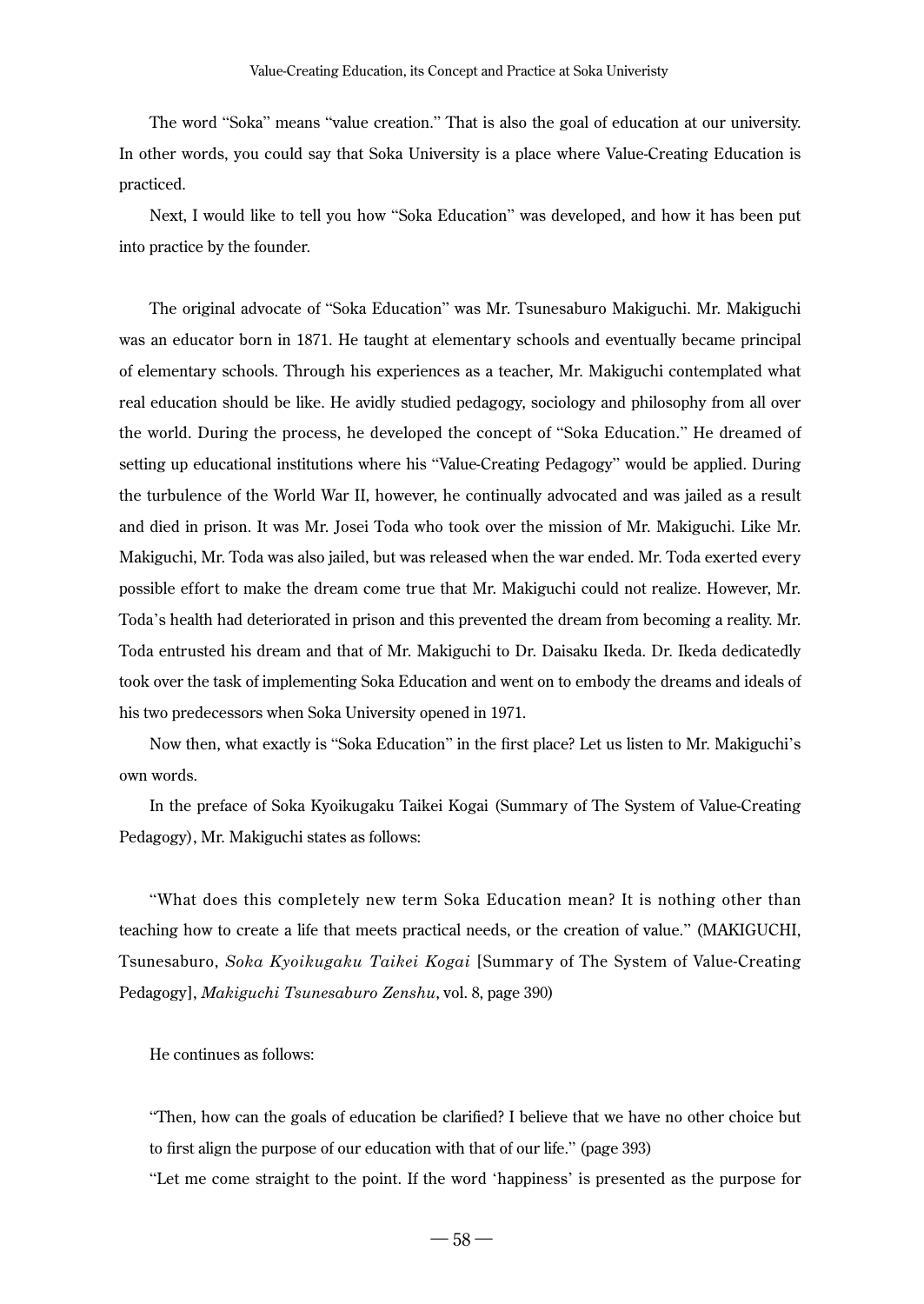education, who could deny it? That is the main idea of this essay." (page 393-4)

"In short, the contents of the happiness that is the goal of education must not fall outside the acquisition of value creation." (page 394)

In other words, the goal of "Soka Education" is that each and every one who receives this kind of education becomes happy through the creation of value. On the basis of this principle, Dr. Daisaku Ikeda founded Soka University.

When founding Soka University, Dr. Ikeda presented the following founding principles and ideals, that is:

Be the highest seat of learning for humanistic education Be the cradle of a new culture

Be a fortress for the peace of humankind

These three are the founding principles. Specifically, on May 3, 1969, two years before the launch of the university, the founder announced the principles in his own voice.

He also explained in detail, one by one, why they are necessary for Soka University.

The first principle is "Be the highest seat of learning for humanistic education". Dr. Ikeda explained this as follows:

"This means that, against the current trends of today's educational circles that reduce individuals to mere components in the mechanism of society and ignore humanity, Soka University must consistently be an educational organization that produces fully balanced individuals, filled with wisdom and creativity, who drive and lead society." (*Sōritsusha No Katarai* [Stories told by the Founder], 1985, page 37)

Next, about the principle of "Be the cradle of a new culture", Dr. Ikeda states:

"This is, in a modern civilization riddled with problems for which we can find no solutions, to create and uphold a great, new culture that is based on the great Law of Buddhism and whose underlying tone is praise for the endless blossoming of life." (*Sōritsusha No Katarai* [Stories told by the Founder], 1985, page 37)

And about the principle of "Be a fortress for the peace of humankind", he states: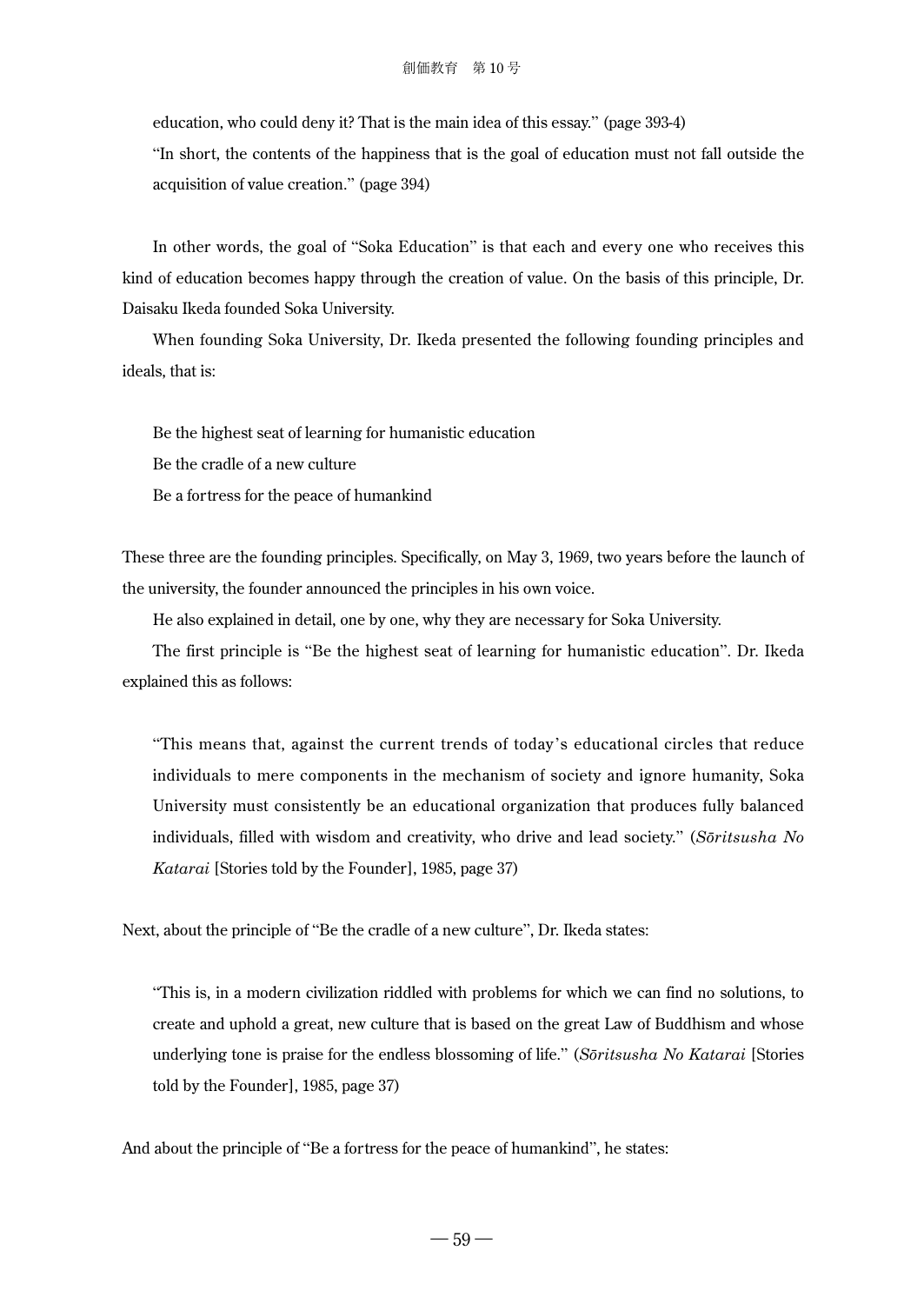"The reason I uphold the peace of humankind here is that without peace we can never achieve any goals, may it be the building of a new civilization or exploration of a future society." (*Sōritsusha No Katarai* [Stories told by the Founder], 1985, page 37)

These principles also summarize the desirable students to be nurtured at Soka University as individuals who crave peace while upholding humanistic "education" and a new "culture." Dr. Ikeda called persons with these qualifications "creative individuals."

In the third year after the opening of the university, the founder urged new students of Soka University as follows. This was precisely the founder's presentation of "what a university should be like" and "what a university should aim to be like." It goes like this:

"The word 'Soka' of our Soka University means value creation. In other words, creating values required by society and providing or returning sound values to society is what Soka University must essentially pursue." (*ibid*, page 65-6)

At the 4th entrance ceremony in the following year, he went on to further explain the important key word "creation."

"What I feel in my bones for the word 'creation' never ceases to fill my heart and is nothing other than a victory song for an extension of the self and is the crystallization of my own sweat and tears when I am persistently tackling a job with no regrets, despite a long struggle, by devoting my whole being and life." (*ibid*, page 144-5)

And he maintained that by continuing this act of "creation," a person could learn to bring out his/her true potential.

"I believe a creative life is what a human being is meant for."

"I dare call this 'blossoming of a creative life' a 'human revolution.' That is your challenge for today and for the rest of your lives." (*ibid*, page 145-6)

The founder, Dr. Daisaku Ikeda himself set an example of the way of life that he taught us. Dr. Ikeda was the very person who embodied a life of "value creation" as a "creative individual." With his own life as an example, he taught us what we should do.

Currently at Soka University, there are more than 500 international students gathered from all over the world. What we pursue here is nothing other than to become "creative individuals."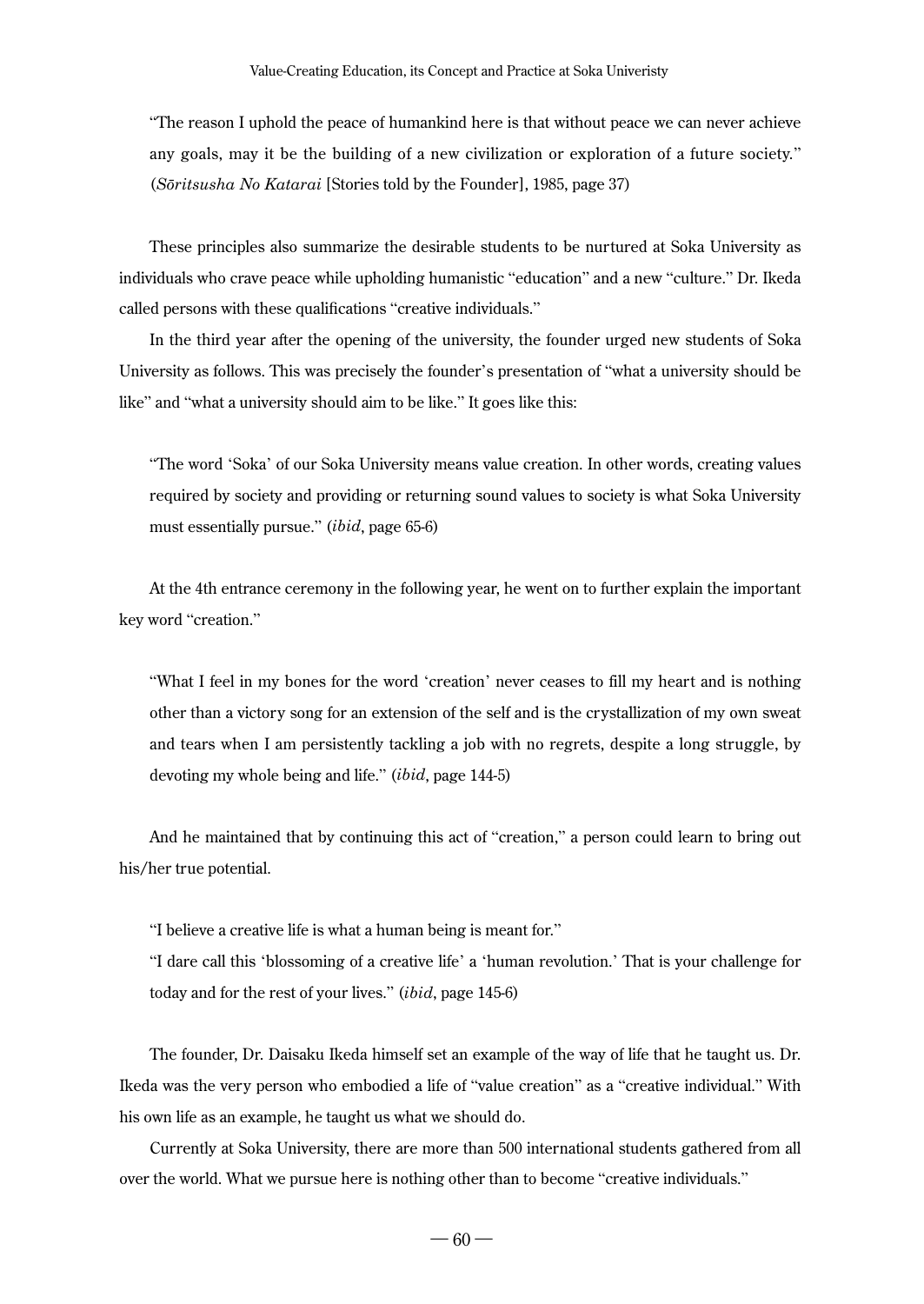The concept of Value-Creating Education is not only implemented at Soka University Japan. In 2001, Soka University of America was opened in California. It also embodies the plan that Dr. Ikeda had conceived in his heart at the opening of Soka University in 1971. Opening the university in the United States was driven by Dr. Ikeda's conviction that "Soka Education" is an ideal form of education that can be applied anywhere in the world, and his philosophy that all the people in the world should be happy.

Dr. Ikeda founded not only these two universities, but also an entire Soka school system. At the beginning, a junior and a senior high school opened in Tokyo in the year 1968, 3 years earlier than Soka University. These were only for boys. Soka high schools for girls started 5 years later. Now all these schools are both for boys and girls. Then Soka elementary schools opened in 1978 in Tokyo, 1982 in Osaka. Soka kindergarten started in 1976 in Sapporo. And just in the beginning of this month, a day-care nursery opened in our campus. As Soka University has a correspondence school without age limit since before, we could say this nursery is the final piece of the life-long Soka education.

#### **2. How Value-Creating Education effects : Two examples**

Now I'd like to show you two examples, among many students, who applied Value-Creating Education into their own life to create value for their own and for the society.

First I would like to talk about a female student whom some of you may know. ( Soka University, "*Career Center Navi*" Vol. 6 ) She graduated from Soka University this spring and is now employed at Microsoft Japan. Her Home Town is *Ishinomaki* of *Miyagi* Prefecture. As you know, it lies middle in the area where a gigantic disaster through an earthquake and the Tsunami attacked 5 years ago. *Ishinomaki* was one of many towns that were almost fully destroyed. Back in the peaceful high school days, before the earthquake, one day she saw a TV documentary program about Africa and dreamed to visit there after entering a university. On the television, while she watched cheerful smiles of the people and the unique culture of Africa, it also showed its reality and difficulties. And she felt, "Africa is calling me".

But as she talked to a career counselor about her dream, after entering Soka University, this counselor said, "It will be much more helpful for people if you save the money of air ticket and donate it for Africa than you yourself go there." Through these words, she found out that only to dream is useless, if she really wants to help others. Since the day, she started to study diligently, even cutting down on her sleep. Because she wanted to do her best to acquire the knowledge and skills in order to be able to contribute to other people. Thank to the endeavor, she was selected as the exchange student for the University of Nairobi.

She spent her days in Nairobi as actively as possible, for study, for dormitory life, for internship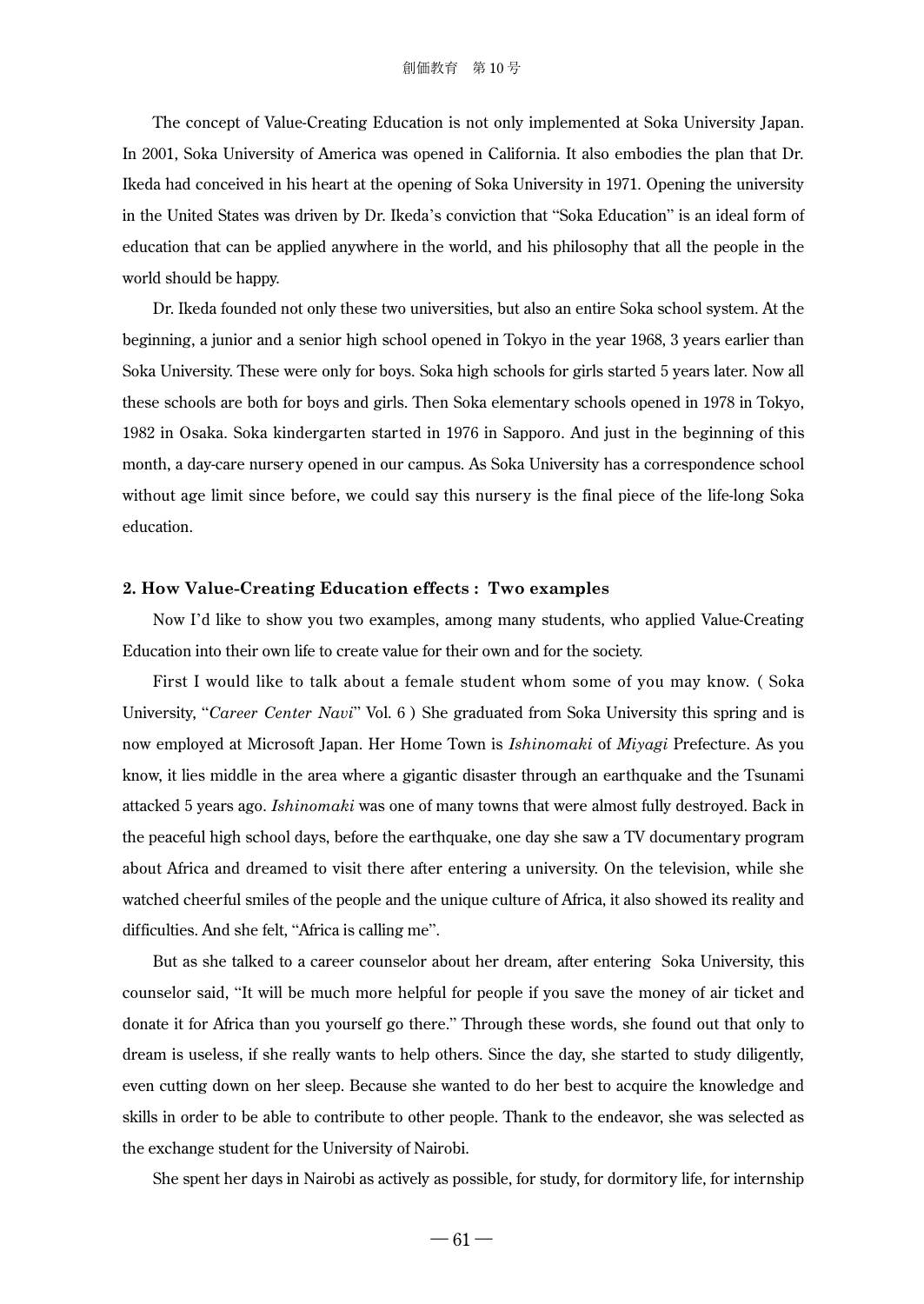and volunteer work and so on. As a result, when she returned home after 10 months, her will to contribute to African people became stronger. In general, students in Japan find a job in their senior year in college. After returning to Japan, she started to think earnestly, which industry or which company to work is the best way to make her dream come true. Her answer was the IT industry. The reason of this decision was that the IT industry can change the life of people more speedy and more dramatically than the infra-structure or construction for instance.

Looking back her life until now, the most precious value which she wanted to pursue throughout her life was to contribute to better life of other people. But she became aware that it is not sufficient only to take action without thought in order to realize the value in the society. She found out, to create value, professional knowledge and skills through study was indispensable and tried her hardest. Combining the desire to work for happiness of others with qualified knowledge and skills that enable to find solution of problems, one can create value in the society. The Value-Creating Education aims to foster such individuals. This student can be counted as one of many creative individuals who embodied the virtue of the Value-Creating Education.

One more example, a male student this time. ( Soka University, "*Soka University News*" Nr. 83 ) He studied also at the University of Nairobi from August 2013 to July 2014. He explains the reason of his decision to spend a year in Kenya as follows, "I wanted to put myself in a place which is at most distant from Japan, because I wanted to live in a totally different land and to have experiences that I couldn't imagine." This wish was fulfilled soon when he started his life in Nairobi. After about 4 months, however, he became dispirited by the difficulties of his surroundings, although he himself had wished for it.

Then something changed in his inside and it was a change toward the value creation. He thought, "I look for the excuse for difficulties simply in my surroundings. But have I taken action to change them?" From that day, he started challenging himself every day. He learned Swahili through self-study, tried to interact more with fellow students, actively asked more questions in class and discussed with his roommate to review the session of the day. In this way, his surroundings gradually started to change.

In addition to that, during the holiday he participated in a business project for an area with no electricity, hosted by a Japanese company. Making good use of these experiences in Kenya, after he returned to Japan, he took part as a leader of a student group in a contest of policy proposal and won the first prize. Currently he works at a global stock company in Singapore.

In his case, the transformation from dispiritedness into a creative individual began at the moment when he determined to change his surroundings with his own will and action.

In front of the entrance of the former main building of Soka University, a pair of statues stand. These were presented by the founder Dr. Ikeda in commemoration of the establishment. On each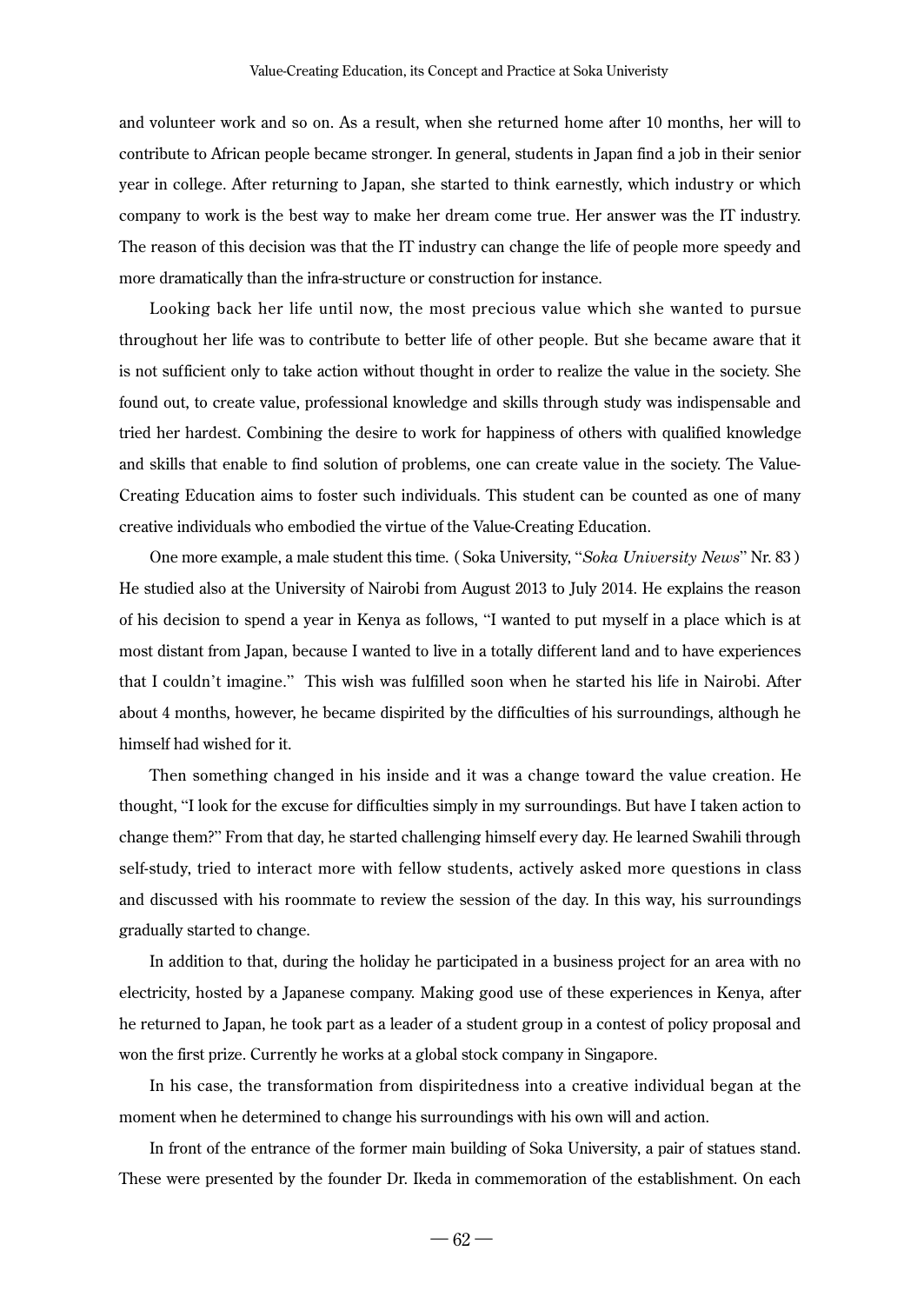pedestal, words for students by Dr. Ikeda are inscribed. One says, "For what purpose should one cultivate wisdom? May you always ask yourself this question! " The other is, "Only labour and devotion to one's mission give life its worth."

What is the purpose of study? Its answer differs obviously for each one of us. One may say fame, the other says fortune or the pursuit of truth. In any cases, the question "for what purpose" presupposes a certain kind of value for each student. The above mentioned female student found value in contribution to the development of Africa, while the other student found value in creating itself in the society through going over his limit and changing his surroundings. In both cases, they have a common purpose, that is, for the sake of others and society. To find value in contribution to happiness of others, to actually create value and to feel his or her own happiness through this process, this is nothing other than the significance of Value-Creating Education. This is the feature that found in the succession of Value-Creating Education from Mr. Makiguchi to Dr. Ikeda as well as in the entire Soka education system. The other words of Dr. Ikeda, "Only labour and devotion to one's mission give life its worth." also express this feature concisely.

Mr. Tashiro, chairman of board of trustees, was one of the first class students both at the Soka Highschool Tokyo and at Soka University. He worked as a secretary of Dr. Ikeda for years and experienced closely how the concept of Value-Creating Education practiced by Dr. Ikeda.

About the first inscription, Mr. Tashiro says in a interview, "It means that we should make it clear what is the purpose of our learning, and then we should make more efforts toward that purpose." ( Soka University, "*Soka University News*" Nr. 83 ) He cites Dr. Ikeda's words, "Soka University should stand on the side of people, should be the fortress and castle to protect peace and happiness of people." In the words "peace and happiness of the people", the purpose of the Value-Creating Education is clearly defined.

 Mr. Tashiro quotes Dr. Ikeda further, "Truly desired individuals are those who are persons of character with lofty ideas, those who are full of individuality as well as those who are innovative and creative and know well how to handle knowledge and skills." Based on this, Mr. Tashiro says, "These are the fundamental spirits since the establishment of Soka University. This has been continuously addressed by Founder Ikeda and passed on to the students and faculty through generations".

#### **3. Value-Creating Education in the global society**

In the modern age, especially since 1990's, the globalization has been progressed everywhere, Japan is obviously no exception. In recent years in Japan, the advent of the knowledge-based society became topical. People say, the role of the higher education must change, and replace the traditional role as the place of mere accumulation and transmission of knowledge. Under the current situation where one can easily access the latest knowledge and information through internet, it is increasing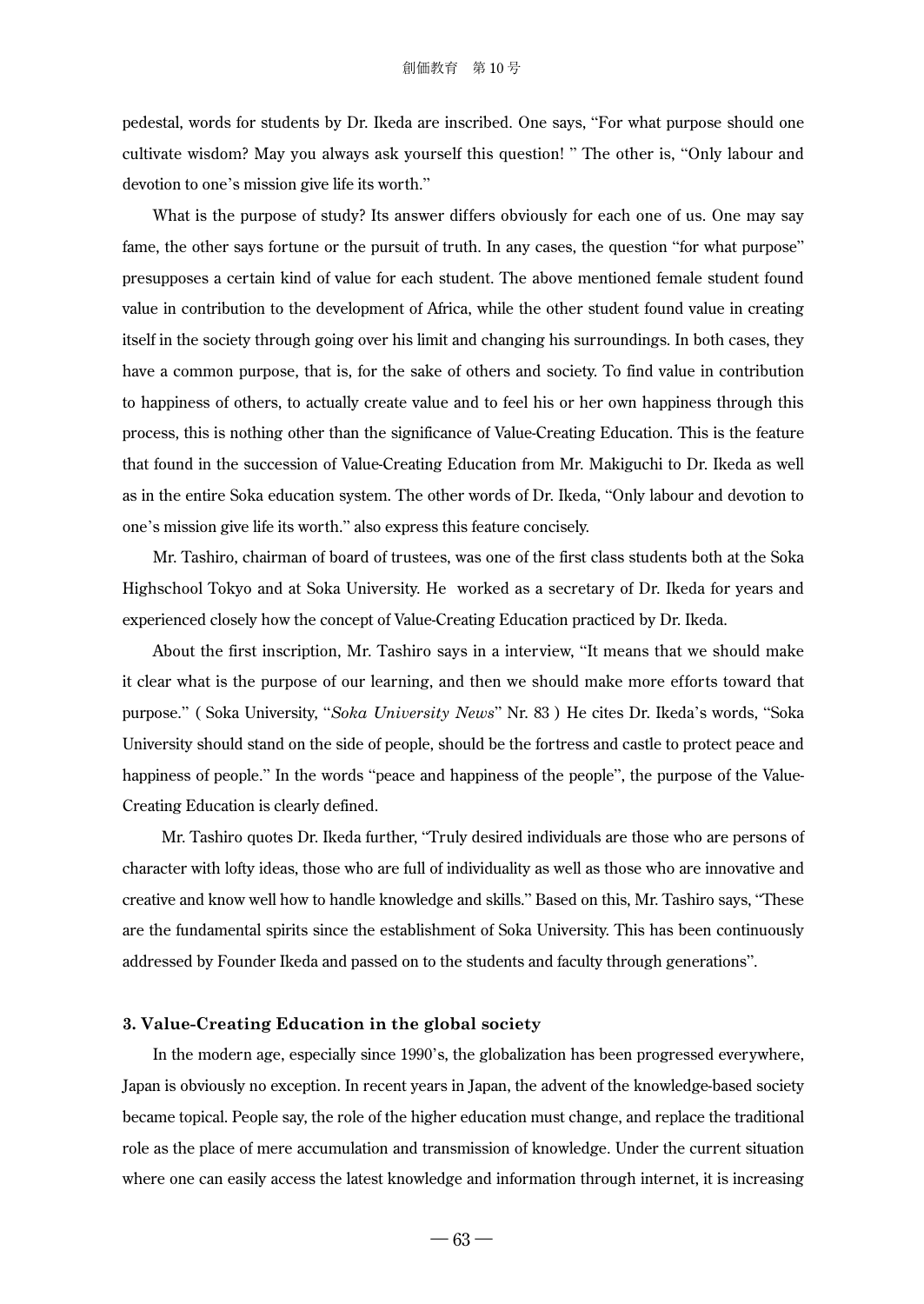in importance as mission of universities to enhance skills and ability, such as to assemble and use the knowledge and information properly, to think based on them and to convey ideas to others effectively. Furthermore, it is also considered as a mission of the higher education to enhance attitude of cooperation which enables to make good use of knowledge and ideas, to solve the conflict between people with different interest or different cultural background and to find out the way of symbiosis.

Not only on the level of higher education, but also at the level of primary and secondary education, the importance of such competencies is acknowledged. For example, they are placed as the key competencies of DeSeCo of OECD, and 21st Century Skills, as well as national curriculums in various countries. Japanese Ministry of Education also aims to develop the competency consisting of these components as the goal of the entire school education.

This goal that includes the total development of individuals beyond the acquisition of knowledge and skills is what Value-Creating Education has also aimed to accomplish since its establishment. As mentioned above, before the opening of Soka University, Dr. Ikeda stated as one of the three founding principles: "Be the highest seat of learning for humanistic education". In 1973 and 1974, he defined this humanistic education as fostering individuals who create value for his own life and for the society. Therefore I'd like to say the Value-Creating Education as well as humanistic education shares main ideas with the current world-wide tendency of the competency enhancement.

However we have to pay attention on the fact that this idea of Dr. Ikeda was quite rare in the time of its statement, namely in late 1960s. At that time in Japan, profound problems were revealed as a result of rapid economic development such as pollution of environment, dead-end of education symbolized by raging students movement. At the same time, the competition principles as well as the elitism were dominant in Japanese society and the criterion for educational results was simply based on knowledge and skills. Taking this situation into account, we can see not only rarity, but foresight of Dr. Ikeda's idea of humanistic education which must have sounded inefficient in the age of excessive competition.

Soka University is now proceeding with a number of attempts toward its  $50<sup>th</sup>$  Anniversary in 2021. We now stand at a little after the half point of a grand design and many projects have been already successfully implemented. Besides this, our efforts of globalization since very beginning -please think of the third founding principle given by Dr. Ikeda -- were recognized as exemplary by the Ministry of Education three years ago. Being selected as one of the top 37 Global Universities, we receive special grants-in-aid for ten years with a new goal to become an international center of humanistic education. For instance, almost all Japanese students should experience studying abroad at least once in order to develop their global awareness and cross-cultural competency. On the other hand, the number of international students should increase dramatically, so that they will